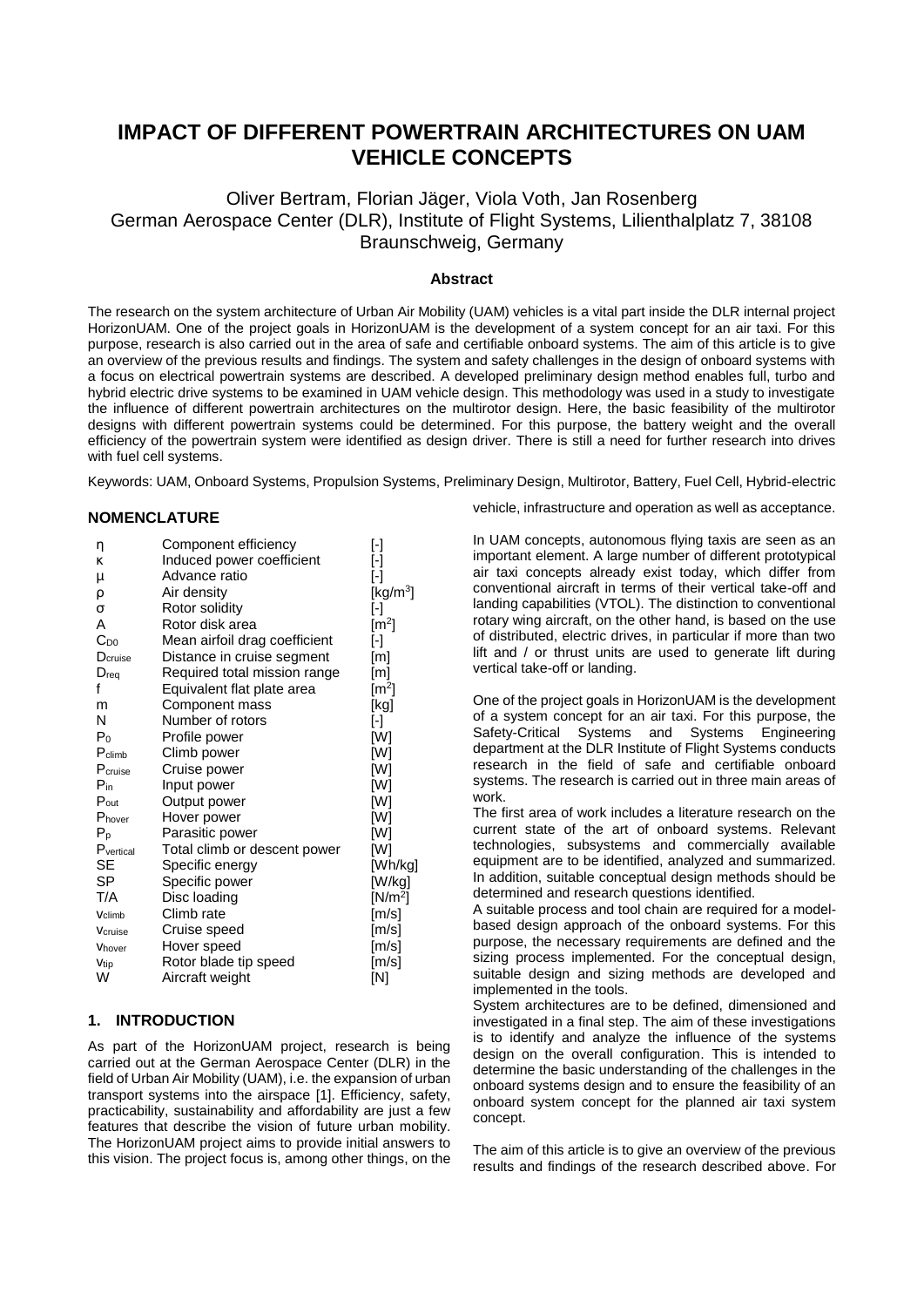this purpose, chapter [2](#page-1-0) describes the challenges in the design of the onboard systems identified by the literature research. There is a special focus on electric drive systems. System and safety-related challenges and essential design and approval aspects are presented. Chapter [3](#page-3-0) describes a developed preliminary design method that enables full-, turbo- and hybrid-electric powertrain systems to be investigated. In chapte[r 4,](#page-6-0) this methodology is applied in the context of a first design study that has been carried out. The study results are presented and discussed. These findings are to flow into the overarching system concept of the air taxi. Chapter [5](#page-11-1) gives a summary and an outlook on the further planned activities with regard to the onboard systems in the context of the HorizonUAM project.

## <span id="page-1-0"></span>**2. ONBOARD SYSTEM DESIGN CHALLENGES**

At the beginning, a literature research on the current state of the art of onboard systems was carried out [\[2\].](#page-11-2) The aim of the research was to identify relevant technologies, subsystems and commercially available equipment as well as suitable conceptual design methods.

A large number of different UAM vehicle concepts already exist today [\[3\].](#page-11-3) Most of the concepts are prototypical developments that still require a lot of research. Only a few concepts are on the way to approval, such as the VoloCity. Based on studies carried out by NASA, various research areas for UAM vehicles were identified [\[4\].](#page-11-4) These areas are shown in [FIGURE 1.](#page-1-1) Further research fields include autonomy, approval processes, communication and navigation as well as technology integration.



<span id="page-1-1"></span>Basically, the design of an aircraft is highly complex and multidisciplinary, with a wide variety of interactions and influences between the different design disciplines. The description of the various interactions would exceed the scope of this article. Therefore, only the aspects related to the electric powertrain system are considered in more detail below. The overall goal of this paper is to assess the suitability and potential drive trains in UAM vehicles.

#### **2.1. Power Requirements**

A distinction can be made between air taxis, for instance, in cruise configurations with rotating wings (e.g. multirotor, conventional and coaxial helicopters) and cruise configurations with fixed wings (e.g. lift and cruise, tilt duct, tilt wing). From a flight performance-based perspective, these different configurations are typically characterized by

their hovering and cruising efficiency. Values of the design variables mentioned above can be found in the literature and can provide an initial estimate for the design space of potential aircraft architectures [\[5\].](#page-11-5)



<span id="page-1-2"></span>hover for different vehicle configurations [\[5\]](#page-11-5)

Due to the flight performance, different aircraft<br>configurations also have different battery power configurations also have different battery requirements. This fact is shown in [FIGURE 2](#page-1-2) for an exemplary MTOM of 2268 kg at ISA MSL (mean sea level) for cruise flight and hover. For other flight phases, environmental conditions and mission requirements such as cruise speed, payload, reserves, etc., these power requirements differ and thus the battery size and dimensions change with a strong impact on the overall size and weight of the aircraft. [FIGURE 2](#page-1-2) shows also that the battery power requirements strongly depend on the aircraft configuration and its related lift-to-drag and disc loading characteristics.

## **2.2. System Technology Aspects**

Today, electric powertrain and battery technologies are the enablers for the implementation of electric air taxi concepts (eVTOL). Electric powertrains are simpler than gas turbines and mechanical drive trains and have lower maintenance costs, which leads to lower vehicle costs. In addition, electric drives are emission-free, low-noise and "green" if sustainable energy is used. From a safety and reliability perspective, decentralized, distributed electrical drive concepts play a major role. In addition, battery costs are falling continuously due to the high demand and production in the automotive industry.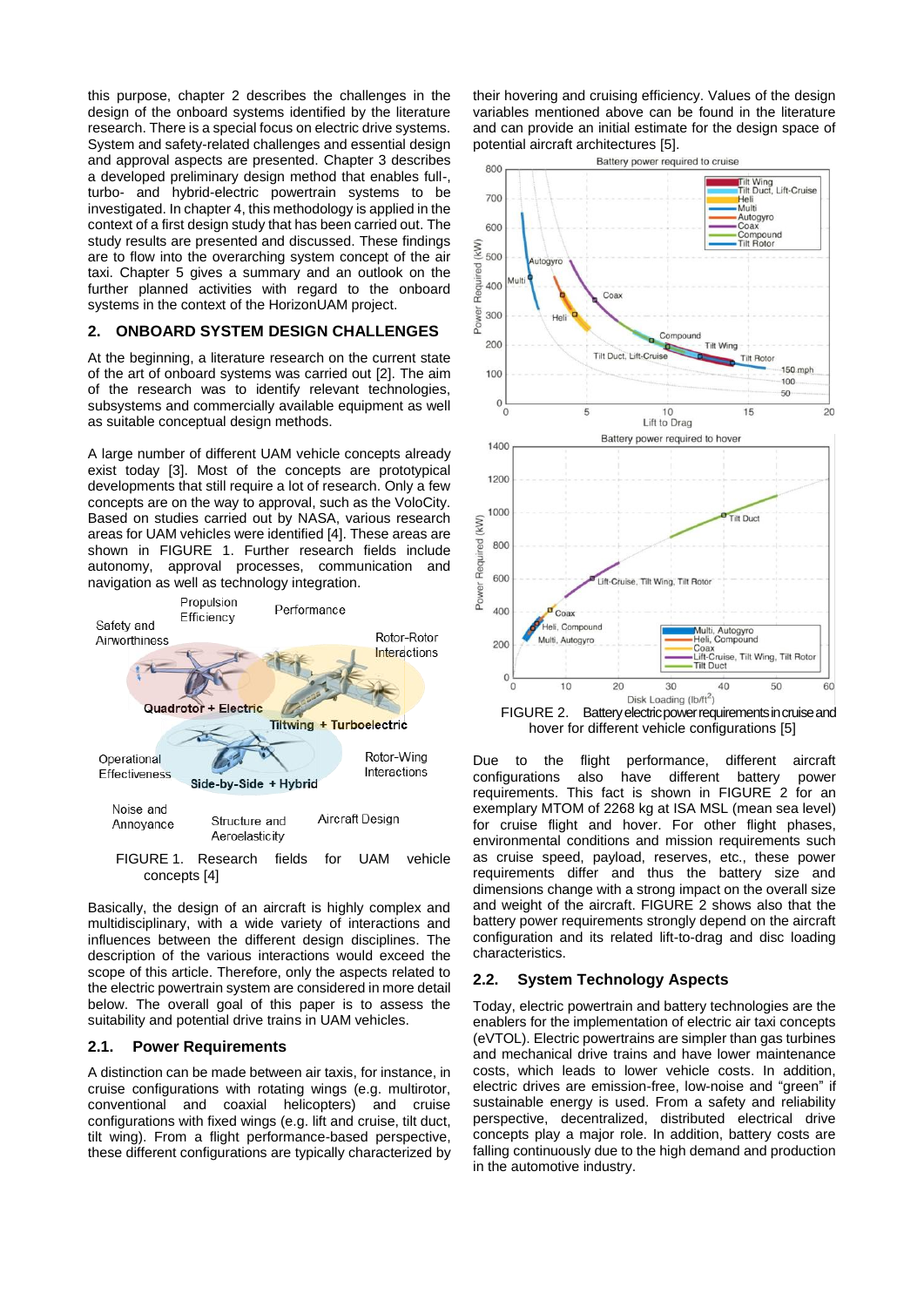The battery technology available today, however, ends in a relatively high component weight with reduced payload capacity and enables only short flight times or ranges in eVTOL applications compared to an aircraft with a conventional propulsion system. This has a major impact on the vehicle design as well as on operational aspects of the individual eVTOL, the entire eVTOL fleet or, in other words, on the system of systems.

However, with increasing battery technological parameters such as specific power or energy density, for example, the payload ratio and the ranges increase accordingly. In order to meet these challenges in today's battery technology, alternatively turbo- or hybrid-electric powertrain concepts can be used as bridge technology. Exemplary system architectures can be found, for instance, in [\[6\]](#page-11-6) and [\[7\].](#page-11-7)

In addition, fuel cell systems can also be used as an electrical energy source. However, these systems bring new requirements, e.g. on the cooling or tank system. However, the use of fuel cell systems enables a continuous electrical energy output for higher endurance of the vehicle, a pollutant-free, environmentally friendly reaction process and a noiseless functionality [\[8\].](#page-11-8) Short-term peak performances (e.g. during take-off or landing) can be provided in conjunction with a battery system. So far, no approved air taxi that is powered by a fuel cell system has been developed anywhere in the world. Challenges and research needs lie in the crash safety of the hydrogencarrying components, the liquid or gaseous storage of hydrogen, the limited service life and the higher system weight.

In the field of electric powertrain architectures, research is taking place to increase the specific power and overall efficiency in order to reduce the weight of the drive system the amount of heat to be dissipated, and to decrease the required power level.

## <span id="page-2-0"></span>**2.3. Safety-Critical Design Aspects**

Electric propulsion systems face aircraft designers and safety engineers with new and unknown challenges. The new danger in eVTOLs are lithium batteries, which can fail in seemingly more complex modes. The main danger here is the thermal runaway, if rapid, self-sustaining increases in temperature and pressure occur in battery cells and can lead to an external fire. Reasons for thermal runaway can be, for example, deep discharge, overcharging and internal short circuits. Toxic gases can also be released and crash safety must be guaranteed. [\[6\]](#page-11-6)

In addition, electrical high-voltage systems represent another new type of danger in flight when energy is released through short circuits and arcs. This at least leads to a deterioration in the performance of the powertrain system and could also lead to a fire. At the same time, however, high-voltage systems also pose a risk for maintenance and ground handling personnel[.\[6\]](#page-11-6)

However, the electric powertrain systems also offer new potential for increasing safety. For example, aircraft with distributed, electric propulsion can be more tolerant of bird strikes and engine losses than previous propulsion configurations. In the design, the individual components can be designed redundantly and networked with one another in such a way that the failure of individual

components does not lead to a safety-critical situation. There are also more options of redistributing the power to other drives in the event of a component failure than with mechanical drive trains. This enables simpler, less complicated and more effective system architectures. [\[6\]](#page-11-6)

In summary, electric powertrain systems have the potential to improve system safety in the event of failure conditions and eliminate hazards associated with jet fuel. At the same time, however, new threats are being introduced, such as the thermal runaway of battery packs. Methods to demonstrate the safety of electrical systems, demonstrator service experience, and best design practices will be critical to reducing risk in this area[. \[6\]](#page-11-6)

## <span id="page-2-1"></span>**2.4. Certification Aspects**

In order to be allowed to operate eVTOLs in European airspace, this type of aircraft also requires a type certification by EASA. Due to the increasing number of inquiries on this topic and the lack of suitable certification regulations, EASA has published a complete set of technical specifications in the form of a "Special Condition Vertical Take-Off and Landing Aircraft" (SC-VTOL) [\[9\].](#page-11-9) Since the VTOL aircraft currently under development have the properties of conventional aircraft and helicopters, but at the same time there are also serious differences such as the distributed drive units, individual aspects from the certification regulations CS-23 for smaller aircraft and CS-27 for small helicopters are included in the special condition and supplemented with new regulations specially adapted to the unique characteristics of VTOL aircraft. In addition, the first edition of the "Proposed Means of Compliance with the Special Condition VTOL" was released for public consultation and comment [\[10\].](#page-11-10) A first set of Accepted Means of Compliance (AMCs) can be found in this document. This enables individual paragraphs of the special condition to be verified. However, the document will only become binding after the public consultation phase and the transition to Accepted Means of Compliance. By using a special condition, EASA was able to react quickly to the growing number of certification questions relating to VTOL-capable aircraft and not have to initiate the much longer process of creating a certification specification. However, this is to be done later on and on the basis of the knowledge gained through the application of the SC-VTOL. Until the publication of a final "CS-VTOL", the special condition serves as an interim solution.

The SC-VTOL defines the general requirements for the aircraft, which are not restricted to specific systems and components:

- Passenger, VTOL-capable aircraft of the "small" category that are heavier than air
- Maximum capacity of 9 or fewer passengers
- Maximum certified take-off weight of 3,175 kg or less
- Aircraft must have at least two lift / drive units that are used to generate lift during the vertical take-off or landing phase and to control the aircraft.
- Restriction only for aircraft that are not pressurized and whose maximum calibrated speed in normal operation does not exceed 250 knots or Mach 0.6

Certification takes place either in the "basic" or "enhanced" category. A grouping in the category "enhanced" has to take place if an operation over metropolitan areas is planned or if the aircraft is to be used for the commercial transport of people, which is usually the case with air taxis. For these aircraft, it must be proven that they are still able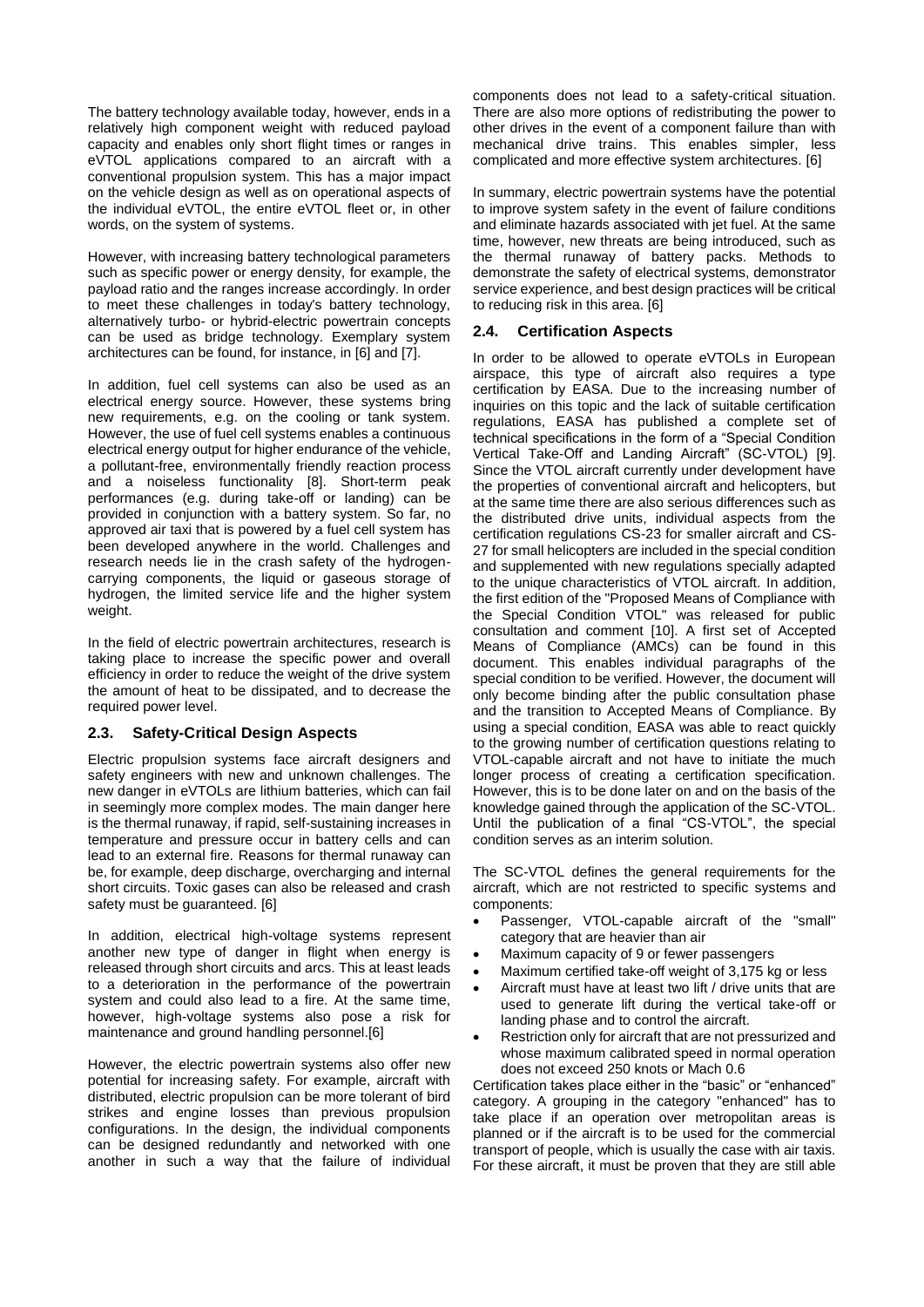to make a safe onward flight and a safe landing (CSFL, "Continued Safe Flight and Landing") on one of them provided vertiport without the requirement of extraordinary pilot skills, for the case of a single failure not classified as catastrophic or a catastrophic combination of failures. With regard to the configuration in the project, these requirements are more than sufficient.

A description and analysis of the individual requirements of the SC-VTOL e.g. on the electric powertrain system should not be further carried out here. In general, however, every system or its component must be installed in accordance with its applicable limitations. When developing the systems, it should be noted that

- every catastrophic failure is "extremely improbable" and cannot occur as a result of a single failure,
- every hazardous failure case is "extremely remote" and
- every serious failure is "remote".

Systems whose failure condition could lead to a catastrophic or hazardous event must be able to be monitored by means of suitable monitoring during operation. The operation of other systems that do not have to meet these requirements must also not pose a risk to the aircraft or the occupants in the entire operating area. According to the proposed AMCs, all failures that prevent the aircraft from safely continuing its flight and landing are to be classified as catastrophic in the context of the safety analysis. The failure rates to be verified and the "Function Development Assurance Level" (FDAL) to be used for the individual failure categories can be found in [TAB 1.](#page-3-1)

<span id="page-3-1"></span>TAB 1. Failure rates and FDAL of the individual failure categorie[s \[9\]](#page-11-9)

| Category                                                  | Max.                                           | <b>Classification</b>      |                  |                  |                    |  |  |  |
|-----------------------------------------------------------|------------------------------------------------|----------------------------|------------------|------------------|--------------------|--|--|--|
|                                                           | <b>PAX</b>                                     | <b>MIN</b>                 | MAJ              | HAZ              | <b>CAT</b>         |  |  |  |
| Enhanced                                                  |                                                | $\leq 10^{-3}$             | $≤ 10-5$         | $\leq 10^{-7}$   | $≤ 10-9$           |  |  |  |
|                                                           |                                                | <b>FDAL</b><br>D           | <b>FDAL</b><br>С | <b>FDAL</b><br>В | <b>FDAL</b><br>Α   |  |  |  |
| Basic                                                     | $7-9$                                          | $\leq 10^{-5}$<br>$≤ 10-3$ |                  | $≤ 10-7$         | ≤ 10 <sup>-9</sup> |  |  |  |
|                                                           | <b>PAX</b>                                     | <b>FDAL</b><br>D           | <b>FDAL</b><br>С | <b>FDAL</b><br>в | <b>FDAL</b><br>A   |  |  |  |
|                                                           | $2 - 6$<br><b>PAX</b><br>$0 - 1$<br><b>PAX</b> | $≤ 10-3$                   | $≤ 10-5$         | $≤ 10-7$         | $≤ 10^{-8}$        |  |  |  |
|                                                           |                                                | <b>FDAL</b><br>D           | <b>FDAL</b><br>С | <b>FDAL</b><br>С | <b>FDAL</b><br>в   |  |  |  |
|                                                           |                                                | $\leq 10^{-3}$             | $\leq 10^{-5}$   | $≤ 10^{-6}$      | $≤ 10-7$           |  |  |  |
|                                                           |                                                | <b>FDAL</b>                | <b>FDAL</b><br>С | <b>FDAL</b><br>С | <b>FDAL</b><br>С   |  |  |  |
| MIN: Minor; MAJ: Major: HAZ: Hazardous; CAT: Catastrophic |                                                |                            |                  |                  |                    |  |  |  |

#### <span id="page-3-0"></span>**3. MODEL-BASED DESIGN METHODOLOGY**

In the last chapter, the challenges in the design of electrical powertrain as part of the onboard systems were presented. The entire onboard system consists of various subsystems such as flight control, avionics, etc. with a large number of components. A large number of system-related questions arise from the literature research, particularly for electrical powertrains. These range from a suitable definition of the system architecture and the technology level, the safetycritical design, parameter, sensitivity and feasibility studies to the validation and verification of the requirements.

A model-based design methodology is presented in this chapter. This methodology should make it possible to carry out conceptual studies and to examine the influence of

different electric and hybrid-electric powertrain architectures on the eVTOL design in an early design phase. Safety and reliability play a very important role for design and approval (see sections [2.3](#page-2-0) an[d 2.4\)](#page-2-1) but have not yet been considered in the methodology. Rather, the purpose is to preselect feasible concepts and transfer them to a subsequent, detailed design step with safety and reliability analyzes.

## **3.1. Methodology Definition**

A model-based approach was chosen as part of the project. This approach should make it possible to answer relevant questions, to allow investigations of influences and interactions in the design of the eVTOL and the overall system of systems and to contribute to the design of the air taxi system concept.

A conceptual design method was developed for the modelbased approach, which is shown in [FIGURE 3.](#page-3-2) The methodology consists of the three main steps

- Definition of inputs,
- Sizing loop and
- Design analysis.

These steps are explained in more detail in the following sections.



## <span id="page-3-2"></span>**3.1.1. Input Definition**

Three input categories are required for the methodology. The first category includes the mission and payload requirements. During the HorizonUAM project, for example, various use cases such as intra-city, airport shuttles, etc. with associated TLARs were defined and technology assumptions were made for the years 2025 and 2050. The profile for the design reference mission is shown in [FIGURE](#page-6-1)  [4](#page-6-1) along with the specific TLARs for this study.

Second, the eVTOL configuration must be defined with size-relevant parameters such as the initial, maximum total take-off mass (MTOM), disc loading and number of rotors.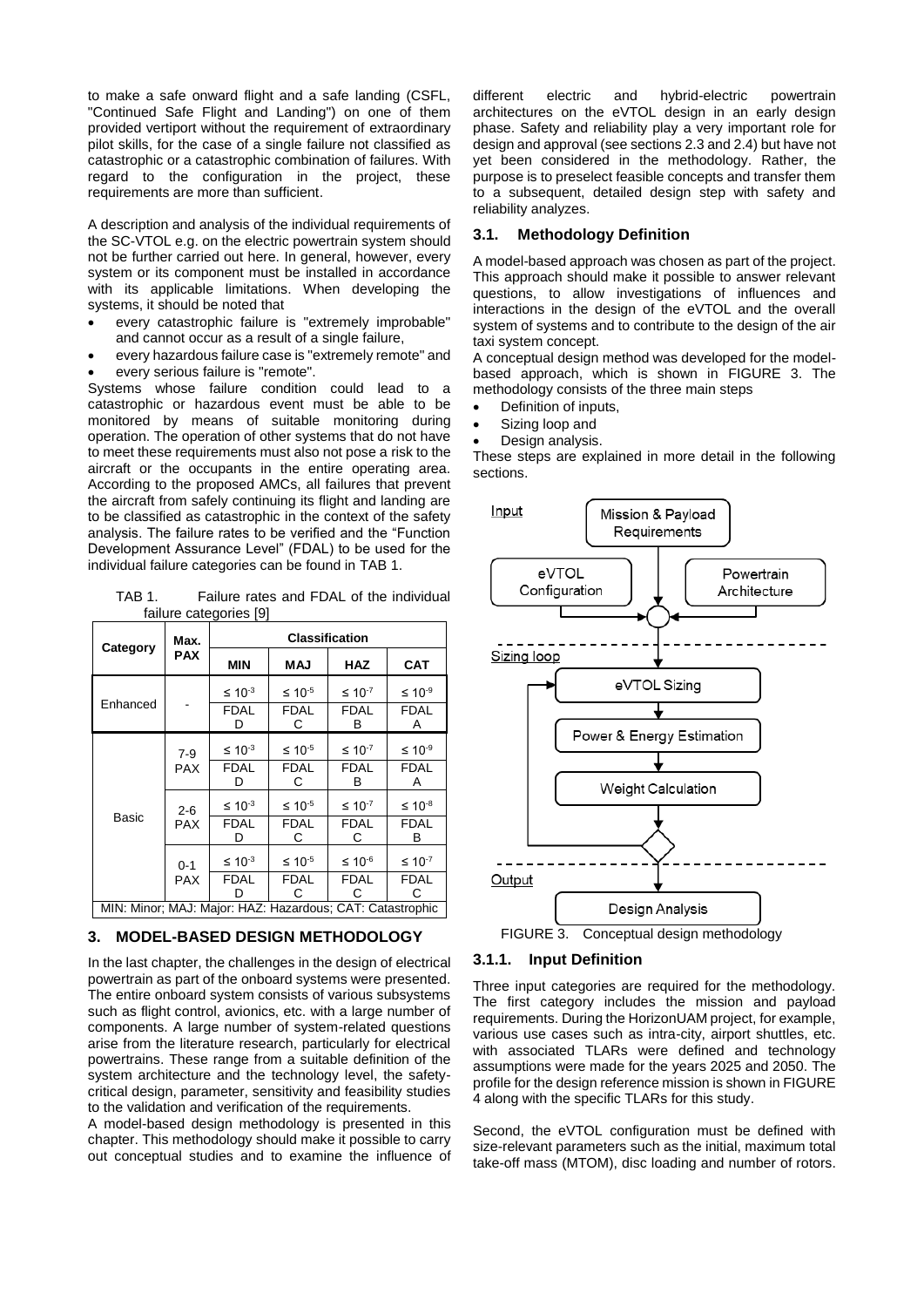Other input parameters are listed in [TAB 2.](#page-6-2) In principle, there are no restrictions in the choice of configuration and parameters. In HorizonUAM it was agreed to investigate a multirotor configuration for the air taxi system concept. Therefore, the focus is on this configuration.

The third category defines the powertrain architecture. In addition to full-electric systems (battery or fuel cell), turboor hybrid-electric system architectures can also be used as bridging technology. Each individual powertrain architecture consists of a set of components such as electric motors, generators, power electronics, gas turbines, gears, rotors, etc., which are connected to one another. The definition of the architecture should make it possible to answer different design and research questions. The inputs described are finally put into the sizing loop, which is described in the next section [3.1.2.](#page-4-0)

## <span id="page-4-0"></span>**3.1.2. Sizing Loop**

The sizing loop shown i[n FIGURE 3](#page-3-2) comprises the eVTOL sizing, the power and energy estimation and the weight calculation of the structural and system components.

Based on the input data, an initial eVTOL sizing is carried out with regard to the mission requirements and an initial MTOM. For this purpose, a performance model of the multirotor was developed based on the momentum theory, respectively actuator disc. This model is described in more detail in section [3.2.1](#page-4-1) and is used to calculate the flight performance in each individual flight phase of the mission.

The performance and energy estimations for the systems are carried out on this basis. For this purpose, a calculation network is set up and solved for each defined powertrain architecture. The powertrain model is described in section [3.2.2.](#page-5-0) As a result, the power requirement for each individual powertrain component as well as the overall energy requirement of the mission is determined.

On the basis of the performance and energy parameters the weights of the components and energy sources (battery, kerosene, hydrogen) of the powertrain system are then determined. In addition, the weight of structural components and other systems such as flight control, environmental control system, avionics is estimated using simplified models and assumptions (see section [3.2.3\)](#page-6-3). The calculated weights of all components are used to determine a new total weight for the eVTOL.

Finally, the convergence is checked. As long as the convergence criterion is not met, the MTOM is updated with these component weights and the next iteration begins. Also, other configuration parameters like rotor disk area, rotor radius are updated with each iteration. If the criterion is met, the results of each converged solution are provided as output for the subsequent design analysis.

## **3.1.3. Design Analysis**

In the design analysis, the results of the sizing loop are analyzed with regard to the design and research questions. The output includes the component and group weights as well as the weight proportions for the eVTOL with different powertrain architectures. In addition, powertrain efficiency is addressed and analyzed (see section [4.2\)](#page-7-0).

## <span id="page-4-2"></span>**3.2. Sizing and Performance Models**

The following section describes the different sizing and performance models that are used in the sizing loop.

## <span id="page-4-1"></span>**3.2.1. Flight Performance Model**

To calculate the flight performance of the multirotor, a performance model based on the momentum theory was developed from the literatur[e \[11\].](#page-11-11) The momentum theory is the simplest theory for estimating the performance. The rotor is abstracted as an actuator disc, whereby the number and design of the rotor blades, the rotor hub, the fuselage etc. are not considered. The momentum theory means a significant reduction in the highly complex aerodynamic processes on the rotor. The flow itself is assumed to be onedimensional, quasi-stationary, incompressible and frictionless. In Ground Effects (IGE), Side-by-side effect [\[12\]](#page-11-12) or the Angle of Attack (AoA) were also neglected. Finally, the basic equations for the conservation of mass, momentum and energy were used to determine the essential relationships as a basis for determining the required performance. Based on these relationships, the required flight performance in the various flight phases was determined.

#### Hover Performance

An important characteristic is the hover performance Phover, which is made up of the profile performance  $P_0$ , i.e. the zero drag of the rotor blade profiles, and the real, induced performance Pi,hover.

(1) 
$$
P_{\text{hover}} = P_0 + P_{i,\text{hover}}
$$

The induced hover performance can be estimated with the air density ρ and the induced power coefficient κ, which are assumed as constant. The rotor disk area A and the weight W are variable parameters related to the current iteration of the multirotor configuration.

(2) 
$$
P_{i,\text{hover}} = \kappa \cdot W \cdot \underbrace{\sqrt{\frac{W}{2 \cdot p \cdot A}}}_{V_{i,\text{hover}}}
$$

The profile power can be estimated with the blade tip speed  $v_{\text{tio}}$ , the solidity σ, the mean airfoil drag coefficient C<sub>D0</sub> and the tip speed ratio µ. In case of hover, the cruise speed is zero and thus the tip speed ratio  $\mu$  is omitted.

(3) 
$$
P_0 = \rho \cdot A \cdot v_{\text{tip}}^3 \cdot \frac{\sigma}{8} \cdot C_{D0} \cdot (1 + 4.5 \cdot \mu^2)
$$

$$
(4) \quad \mu = \frac{v_{\text{cruise}} \cdot \cos \alpha}{\Omega \cdot R} \approx \frac{v_{\text{cruise}}}{v_{\text{tip}}}
$$

Performance in Vertical Climb and Vertical Descent The total power in vertical climb (or respectively descent) can be estimated with the profile power  $P_0$ , the climb power P<sub>climb</sub> and the induced power for axial climb P<sub>i,climb</sub>.

(5) 
$$
P_{\text{climb, total}} = P_0 + P_{i, \text{climb}} + P_{\text{climb}}
$$

The climb power is calculated with the aircraft weight W

(6)  $P_{\text{climb}}=W\cdot V_{\text{climb}}$ 

According t[o \[11\]](#page-11-11) and [\[12\],](#page-11-12) the induced power for axial climb P<sub>i,climb</sub> can be computed in relation to the induced hover power. This equation can be used for small climb or very small descent rates, which is the case in this paper. For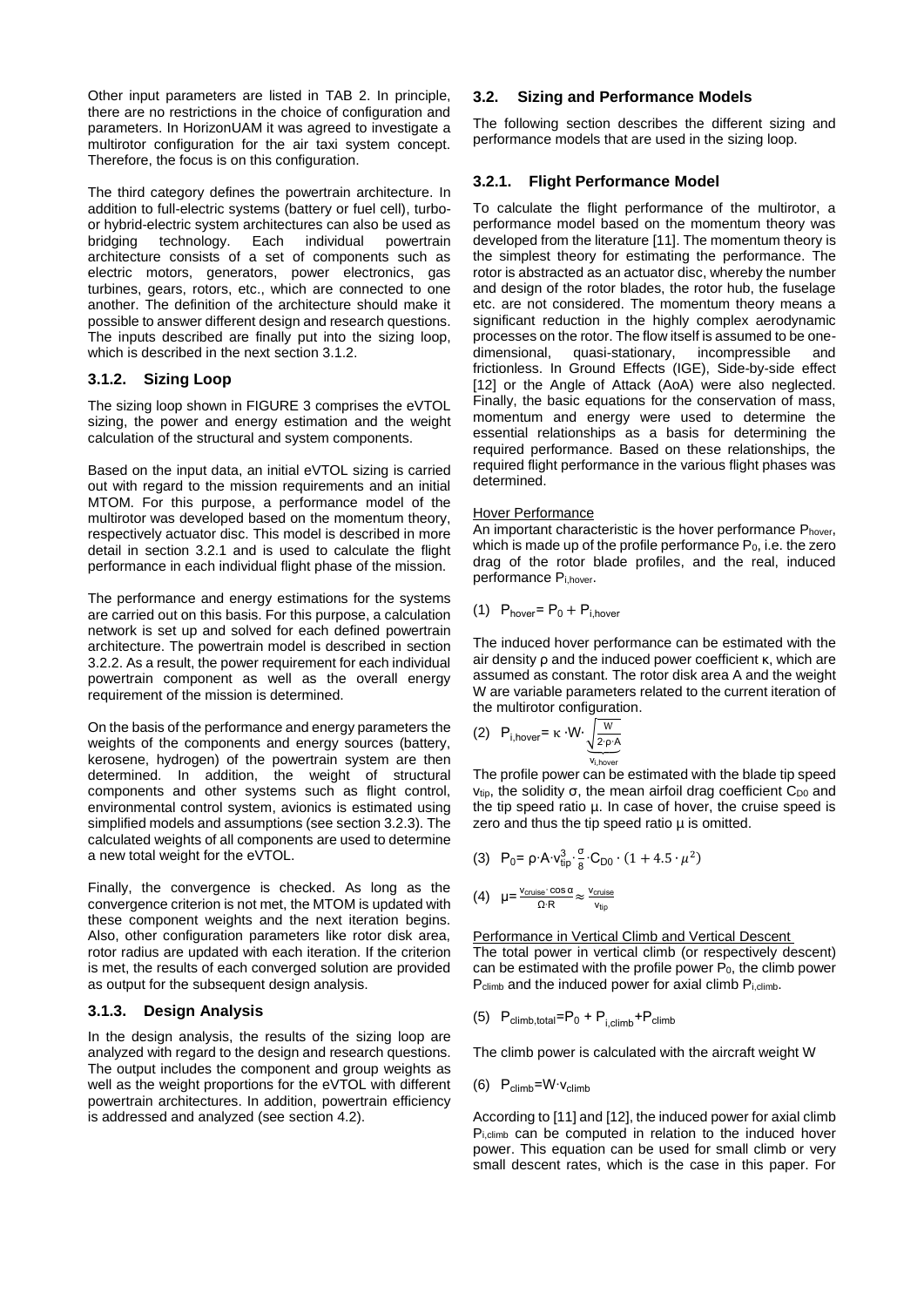higher vertical speeds, especially in descent, this formulation may lose validity.

$$
(7) \quad P_{i, \text{climb}} = P_{i, \text{hover}} \cdot \left[ \frac{v_{\text{climb}}}{2 \cdot v_{i, \text{hover}}} + \sqrt{\left(\frac{v_{\text{climb}}}{2 \cdot v_{i, \text{hover}}}\right)^2 + 1} \right]
$$

#### Cruise Performance

Normally, the angle of attack (AoA) of the blade tip path plane tilts the thrust vector forward and allows the multirotor to accelerate and cruise. Assuming that this angle is neglected  $(\alpha=0^{\circ})$  and thrust equals weight (T=W), rough analytical solutions for the required cruise performance can be used. According to [\[12\],](#page-11-12) the cruise performance can be determined using the profile power  $P_0$ , the induced power Pi, cruise and the parasitic power PP, cruise. In case of cruise climb (or descent), the climb power is additionally required:

$$
(8) \quad P_{\text{cruise}} = P_0 + P_{i,\text{cruise}} + P_{p,\text{cruise}} + P_{\text{climb}}
$$

The power induced during cruise can be determined via the cruise speed v<sub>cruise</sub>, the induced speed in hover v<sub>i,hover</sub> as well as the weight W and the induced power coefficient κ.

$$
(9) \quad P_{i, \text{critise}} = \kappa \cdot W \cdot \sqrt{-\frac{v_{\text{critise}}^2}{2} + \sqrt{\frac{v_{\text{critise}}^4}{4} + v_{i, \text{hover}}^4}}
$$

Power losses resulting from friction and flow separations on the airframe, the rotor hub, landing gear, antennas etc. are considered and treated as parasitic power  $P_p$ . For this purpose, an equivalent flat plate area f must be assumed or otherwise determined [\[12\].](#page-11-12) 

(10) 
$$
P_{p,crwise} = 0.5 \cdot \rho \cdot f \cdot v_{crwise}^3
$$

Cruise Speeds for Best Endurance and Best Range In addition to the performance parameters listed above, the cruise speeds for best range  $v_{\text{br}}$  and best endurance  $v_{\text{be}}$  can be determined analytically according to [\[11\].](#page-11-11)

<span id="page-5-3"></span><span id="page-5-2"></span>(11) 
$$
V_{\text{cruise,br}} = \sqrt{\frac{W}{2 \cdot \rho \cdot A}} \cdot \left(\frac{4 \cdot \kappa}{f/A}\right)^{0.25}
$$

$$
(12) \, V_{\text{cruise,be}} = \sqrt{\frac{W}{2 \cdot \rho \cdot A}} \cdot \left(\frac{4 \cdot \kappa}{3 \cdot f/A}\right)^{0.25}
$$

For this, the rotor disk area A, the equivalent flat plate area f, the induced velocity in hover and the empirically determined induced power coefficient κ are required. In the context of this work, the value of κ is assumed to be 1.15 in a first approximation. The determined cruise speeds are used in different flight phases. An assignment can be found in the definition of the mission segments for the study carried out (see [TAB 3\)](#page-7-1).

#### <span id="page-5-0"></span>**3.2.2. Powertrain Model**

In the following, an analytical, stationary model for the design of electrical powertrain architectures is presented for the estimation of the power and energy quantities. This model is based on the work of de Vries [\[7\]](#page-11-7) and is used to calculate the power of each individual powertrain element for a given flight performance requirement. This performance requirement is calculated using the eVTOL performance model.

Based on the specified performance requirements, the model should also offer the option of calculating various powertrain architectures. De Vries suggested different (hybrid) electrical architectures for his model [\[7\].](#page-11-7) His investigations showed that the Serial / Parallel Partial Hybrid (SPPH) architecture can be used as a general model to configure and calculate other hybrid and fully electric architectures using two power control parameters, namely the supplied power ratio Φ and the shaft power ratio φ. With the help of these power control parameters, a subsequent analysis and optimization of the power settings during the mission can be also made possible [\[7\].](#page-11-7) However, this is not part of this work.

For this work, the supplied power ratio Φ is relevant. This ratio represents the amount of energy taken from the electrical energy source (e.g. batteries) in relation to the total amount of energy that is taken from all energy sources (e.g. kerosene, batteries, hydrogen) for a specific point of the mission. As part of the study carried out (see chapter [4\)](#page-6-0), the proportion of the electrical power consumed is varied for the hybrid-electric powertrain architectures ( $\Phi = [0.2, 1]$ 0.5, 0.8]).

The powertrain model consists of a total of ten unknown power quantities. Hence, ten equations are needed to solve the system. These quantities and equations are not shown here and reference is made to [\[7\].](#page-11-7) Three of the ten equations are utilizing the power control parameters Φ and φ as well as the flight performance. The other equations give the power balance for each of the seven powertrain components. In order to create a balance between the incoming and outgoing power quantities of a component, the corresponding component efficiency η is specified, see equation [\(13\).](#page-5-1)

[TAB 4](#page-7-2) gives an overview of the component efficiencies used in this study. The linear system of equations created is finally solved by entering the flight performance requirement for each flight phase. As a result, the required power of the individual components is calculated for each phase.

<span id="page-5-1"></span>(13) 
$$
P_{out} = \eta \cdot \sum P_{in}
$$

On the basis of these calculated power parameters, the component weights for the motors, power electronics, etc. are finally calculated using the specific power values SP and sized to the maximum power. The values used for each individual component are also listed in [TAB 4.](#page-7-2)

$$
(14) \ m_{\textnormal{component}} \text{=}\frac{\text{P}_{\textnormal{component, max}}}{\text{SP}_{\textnormal{comp}}}
$$

The model of de Vries does not consider the design of fuel cell systems as an electrical energy source. To make this possible, a corresponding model with efficiency and specific power was added. There are two possible architectures with a fuel cell system (see [FIGURE 5\)](#page-7-3). Either the fuel cell system can completely replace the battery if it is assumed that the correspondingly high power and currents can be provided by the fuel cell. Alternatively, the fuel cell can be operated in conjunction with the battery, i.e. as an energy source used in parallel. For this it is assumed that the fuel cell provides a constant, maximum power in cruise and is designed for this, while the battery covers the additional peak power, e.g. in vertical climb or hover. The weight of the fuel cell is also calculated using the specific power. Furthermore, the fuel cell cooling system is calculated with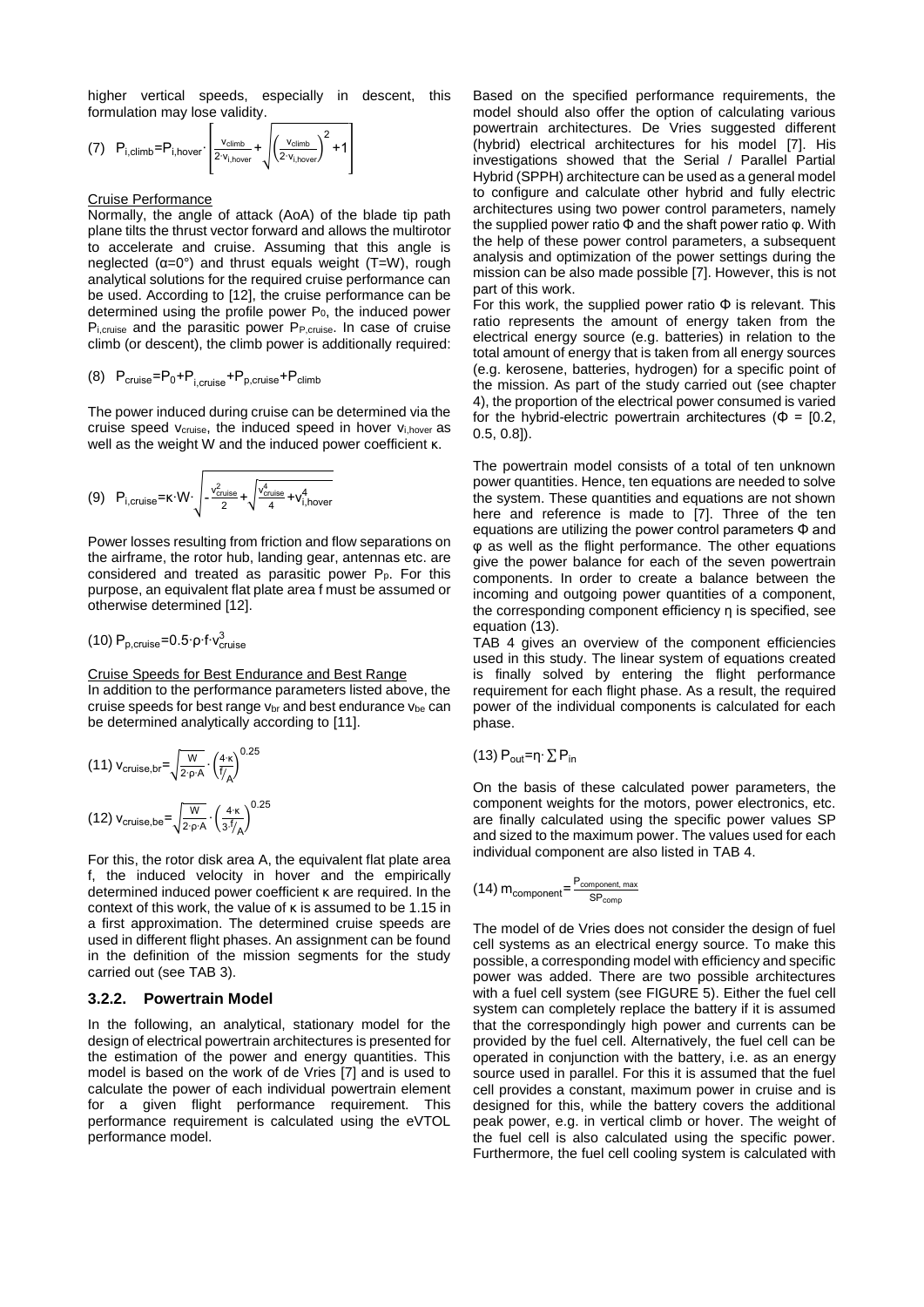50% of the mass of the fuel cell.

In contrast to the components mentioned above, the mass calculation of the fuel  $m_{Fuel}$  or the hydrogen  $m_{Hvdrogen}$  is not based on the power, but on the energy requirement. In addition to the required power, the duration of the respective output is determined via the mission profile. The specific energy for kerosene SE<sub>Fuel</sub> or for hydrogen SEHydrogen is used for the calculation (see [TAB 4\)](#page-7-2).

$$
(15) m_{\text{fuel}} = \frac{E_{\text{fuel}}}{SE_{\text{fuel}}}
$$

(16)  $m_{hydrogen} = \frac{E_{hydrogen}}{SE}$ SE<sub>hydrogen</sub>

The influence of the reduction of the fuel or hydrogen mass over the mission is neglected in the model, since these masses are rather small compared to other component masses in the multirotor design. This means that the influence of the decrease on the aircraft mass can be neglected in a first approximation.

The calculation of the battery mass m<sub>Bat</sub> is based on both the power and the energy requirement and thus differs from the other components of the electric powertrain. The battery mass is determined from the maximum value of both requirements. For this, the battery efficiency  $n<sub>Bat</sub>$ , the minimum and maximum depth of discharge and the C-rate are taken into account. The C-rate is the current in which a battery is charged and discharged at, related to the battery capacity. Other parameters such as the state of charge (SoC) or the system voltage have been neglected in this design model for the sake of simplicity.

$$
(17) \; m_{\text{Bat}} \text{=max}(\frac{\text{P}_{\text{bat, max}}}{\text{SP}_{\text{bat}}}, \frac{\text{E}_{\text{bat}}}{\text{SE}_{\text{bat}}})
$$

## <span id="page-6-3"></span>**3.2.3. Model for Other Systems**

While various powertrain architectures can be considered and calculated, the other systems such as flight control, avionics, instrumentation, furnishings and environmental control system are combined in a general model that was taken fro[m \[13\].](#page-11-13)

(18)  $m_{other.svs} = 0.0239 \cdot m_{MTON} + 195.71$ 

This model requires the maximum take-off mass of the aircraft (MTOM) as an input variable in order to determine the system weight using a linear approach. It should be noted that the model works with the unit [lb] and therefore the input and output values must be converted into the unit [kg]. In the future, the modeling of these onboard systems is to be improved, for example by considering the systems as a mission-dependent, electrical load when designing the powertrain. Further models for determining weight can be found in [\[14\].](#page-11-14)

## **3.2.4. Structure Mass Estimation Model**

In addition to the systems, the structural masses must also be estimated for the dimensioning of the multirotor. Equations for mass estimation for wings, empennage, rotor and hubs, as well as landing gear and fuselage can be found in [\[14\].](#page-11-14) However, due to the configuration, the masses for the wings and empennage are omitted with the multirotor. In addition to specifying various parameters such as number of rotors, number of wheels, etc., the equations

are primarily based on the input variable aircraft mass or thrust, so that the structural masses as well as the system masses change with each iteration.

## <span id="page-6-0"></span>**4. DESIGN STUDY**

One goal in the HorizonUAM project is to develop a system concept for an air taxi. As part of different studies, the onboard systems are to be examined in more detail and the findings are to be incorporated as a contribution to the concept. The aim of this first study is to investigate the impact of different powertrain architectures on the multirotor design. First important findings should be found and, if possible, suitable and feasible architectures should be identified, which should be examined more closely in the future. The design methodology developed and described in section [3](#page-3-0) was used for this purpose. This section describes the procedure and the findings so far.

## **4.1. Study Definition**

#### **4.1.1. TLARs and Mission**

An intra-city use case was defined for the study. The transport task is to carry out on-demand and non-stop flights within the core area and the densely populated areas of a city. Short transport ranges of up to 50 km  $(=D_{req})$ between vertiports and vertistops are to be covered at a speed of up to 100 km/h. The multirotor configuration with 4 seats including a pilot (or autonomous without a pilot) is particularly suitable for this use case. The payload is 90 kg per person, i.e. a total of 360 kg. Further parameters for the configuration can be found in [TAB 2](#page-6-2)

TAB 2. Multirotor configuration parameters

<span id="page-6-2"></span>

| <b>Parameter</b>              |                          | Value            |  |  |
|-------------------------------|--------------------------|------------------|--|--|
| Disc loading                  | T/A                      | 140 $N/m2$       |  |  |
| Number of rotors N            | Ν                        |                  |  |  |
| Rotor blade tip speed         | $V_{\text{tip}}$         | 153 m/s (M=0.45) |  |  |
| Equivalen flat plate area     |                          | 3 m <sup>2</sup> |  |  |
| Solidity                      | σ                        | 0.06             |  |  |
| Profile zero drag coefficient | $\mathrm{C}_{\text{D}0}$ | 0.01             |  |  |
| Induced power coefficient     | κ                        | 1.15             |  |  |

The mission profile used in the study is presented in [FIGURE 4.](#page-6-1) For each segment, the allocated flight performance is also shown. For example, the performance in the start and shutdown segment is simply calculated with 10% of the cruise performance. Further definitions of the mission segments are given in [TAB 3.](#page-7-1) To simplify the flight performance calculation, the air density at mean sea level is assumed ( $p = 1,225$  kg/m3).



<span id="page-6-1"></span>FIGURE 4. Sizing mission profile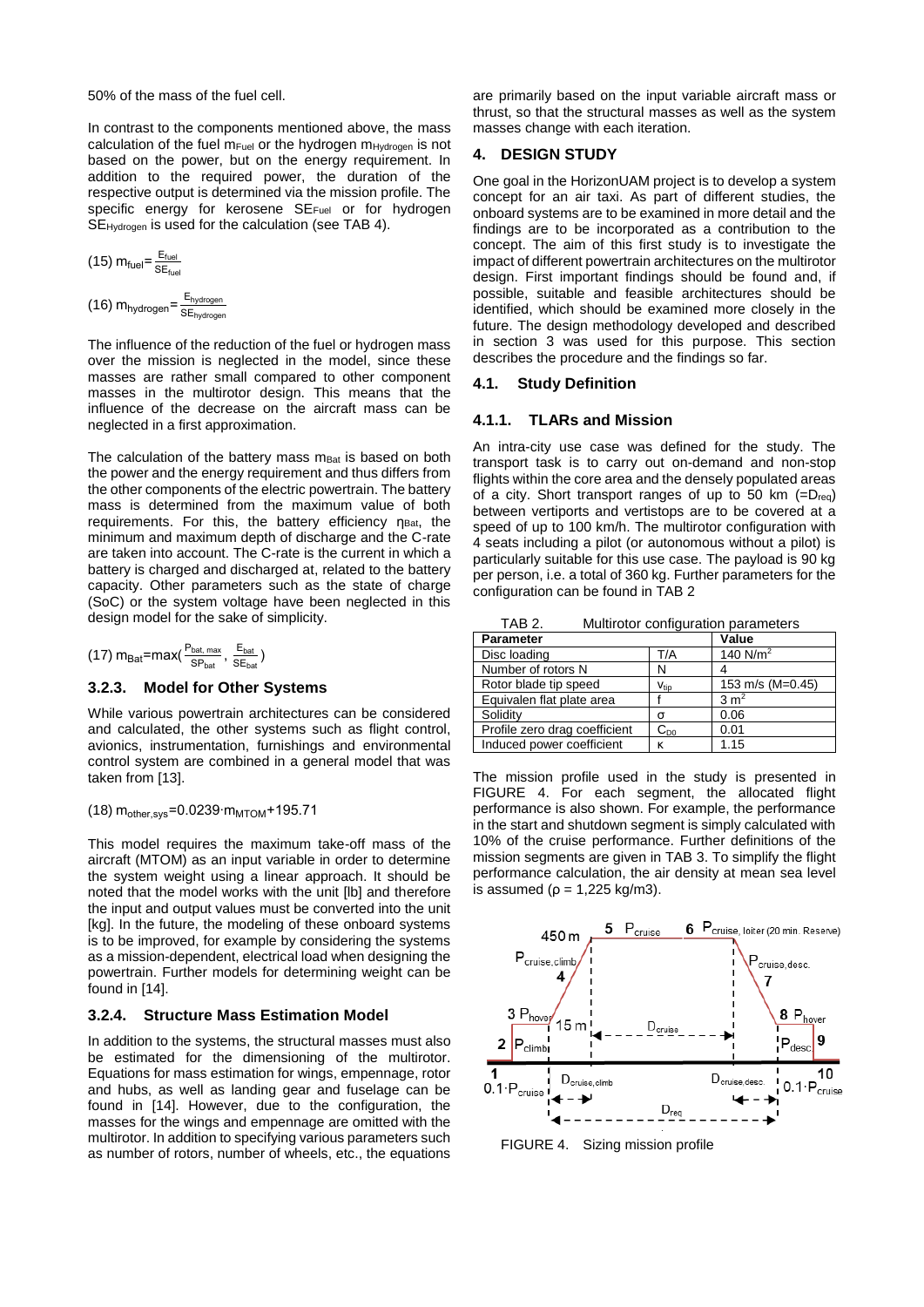<span id="page-7-1"></span>

| TAB 3.<br>Mission segment definitions |                |              |                             |                       |  |  |
|---------------------------------------|----------------|--------------|-----------------------------|-----------------------|--|--|
| Segment                               | Cruise         | <b>Climb</b> | <b>Distance</b>             | Time                  |  |  |
|                                       | Speed<br>[m/s] | Rate         | [km]                        | [min]                 |  |  |
|                                       |                | [m/s]        |                             |                       |  |  |
| 1 Start up                            |                |              |                             | 0.3                   |  |  |
| 2 Vertical                            |                | 0.5          |                             | 0.5                   |  |  |
| Climb                                 |                |              |                             |                       |  |  |
| 3 Transition                          | 0 to           |              |                             | 1                     |  |  |
|                                       | Vcruise,be     |              |                             |                       |  |  |
| 4 Cruise Climb                        | Vcruise, be    | 4            | D <sub>cruise,climb</sub>   | t <sub>cr,climb</sub> |  |  |
| 5 Cruise                              | Vcruise.br     |              | $D_{\text{rea}}$            | tcr                   |  |  |
|                                       |                |              | - D <sub>cruise,climb</sub> |                       |  |  |
|                                       |                |              | - Dcruise, desc             |                       |  |  |
| 6 Loiter                              | Vcruise, be    |              |                             | 20                    |  |  |
| 7 Cruise                              | Vcruise,be     | - 4          | $D_{cruise,desc}$           | tcr,desc.             |  |  |
| Descent                               |                |              |                             |                       |  |  |
| 8 Transition                          | Vcruise, be    |              |                             | 1                     |  |  |
|                                       | to $0$         |              |                             |                       |  |  |
| 9 Vertical                            |                | $-0.5$       |                             | 0.5                   |  |  |
| Descent                               |                |              |                             |                       |  |  |
| 10 Shut down                          |                |              |                             | 0.3                   |  |  |

## **4.1.2. Powertrain Architecture Definition**

For the powertrain, both full and hybrid-electric architectures and their impact on the design are to be examined[. FIGURE 5](#page-7-3) provides an overview of the simplified models of the defined architectures.



<span id="page-7-3"></span>FIGURE 5. Simplified powertrain models

In addition to two full electric architectures with a battery as an energy source two hybrid-electric powertrains (serial, parallel) are being investigated. The supplied power ratio is varied for both hybrid electrical architectures ( $\Phi$  = [0.2, 0.5, 0.8]), so that a total of six variants can be examined. The higher the value for the supplied power ratio, the closer the two variants come to the two full electric architectures. For the last two architectures, hydrogen-based fuel cell systems are being investigated as an electrical energy source. In case of "Fuel Cell" no battery is used, while in case of "Fuel Cell & Bat", a battery is operated in parallel with the fuel cell system. The system was modeled in such a way that the fuel cell is designed for the cruise power and can also provide this power continuously. The battery, on the other hand, provides the peak power.

In order to examine the general feasibility of the concepts, the technology level available today is assumed and considered in the design method. Any technological improvement and its impact on the design are not to be examined in this study. The technology parameters used in the study for the various components are listed in [TAB 4.](#page-7-2)

TAB 4. Component technology parameters

<span id="page-7-2"></span>

| .<br>oomponent teermology parameters                        |                                                                    |                           |                   |  |  |  |  |
|-------------------------------------------------------------|--------------------------------------------------------------------|---------------------------|-------------------|--|--|--|--|
| <b>Powertrain</b><br>Component                              | <b>Specific</b><br>Power                                           | <b>Specific</b><br>Energy | <b>Efficiency</b> |  |  |  |  |
| Gas turbine                                                 | 8.2 kW/kg                                                          |                           | 0.50              |  |  |  |  |
| Gear box                                                    | 5 kW/kg                                                            |                           | 0.98              |  |  |  |  |
| Rotors                                                      | 3 kW/kg                                                            |                           | $-0.87*$          |  |  |  |  |
| Generator                                                   | 4 kW/kg                                                            |                           | 0.95              |  |  |  |  |
| Power Mgmt.                                                 | 5 kW/kg                                                            |                           | 0.98              |  |  |  |  |
| Electr. Motors                                              | 4 kW/ka                                                            |                           | 0.95              |  |  |  |  |
| <b>Fuel Cell</b><br>Stack**                                 | 1.6 kW/kg                                                          |                           | 0.5               |  |  |  |  |
| Kerosene                                                    |                                                                    | 11.8 kWh/kg               |                   |  |  |  |  |
| Hydrogen                                                    |                                                                    | 33.3 kWh/kg               |                   |  |  |  |  |
| Battery                                                     | 625 W/kg                                                           | 250 Wh/kg                 | 0.96              |  |  |  |  |
|                                                             | C-Rate: 2.5; Useable energy factor: 0.8;<br>Packaging factor: 0.35 |                           |                   |  |  |  |  |
| *considered in the flight performance model                 |                                                                    |                           |                   |  |  |  |  |
| ** Fuel cell system mass is 3 times of fuel cell stack mass |                                                                    |                           |                   |  |  |  |  |

#### **4.1.3. Evaluation Criteria (Metrics)**

After the definition of the mission and the architectures to be examined, evaluation criteria were also set up with which the different concepts are to be compared and their impact on the design determined. These criteria are:

- Maximum take-off weight (MTOW) [kg],
- Weight breakdown in groups [kg],
- Weight fractions [kg/MTOW]
- Required power [kW/time] and energy (kWh)
- Energy efficiency [Energy/Pax·km]
- Charging power [kW]

## <span id="page-7-0"></span>**4.2. Study Results Analysis**

#### **4.2.1. Aircraft Masses**

[FIGURE 6](#page-8-0) shows the maximum take-off mass for the examined hybrid- and full electric powertrain systems. Basically, it can be stated that a solution could be found for every configuration on the basis of the defined study (the convergence criterion was met). All solutions are also below the maximum allowable take-off mass of 3,125kg (see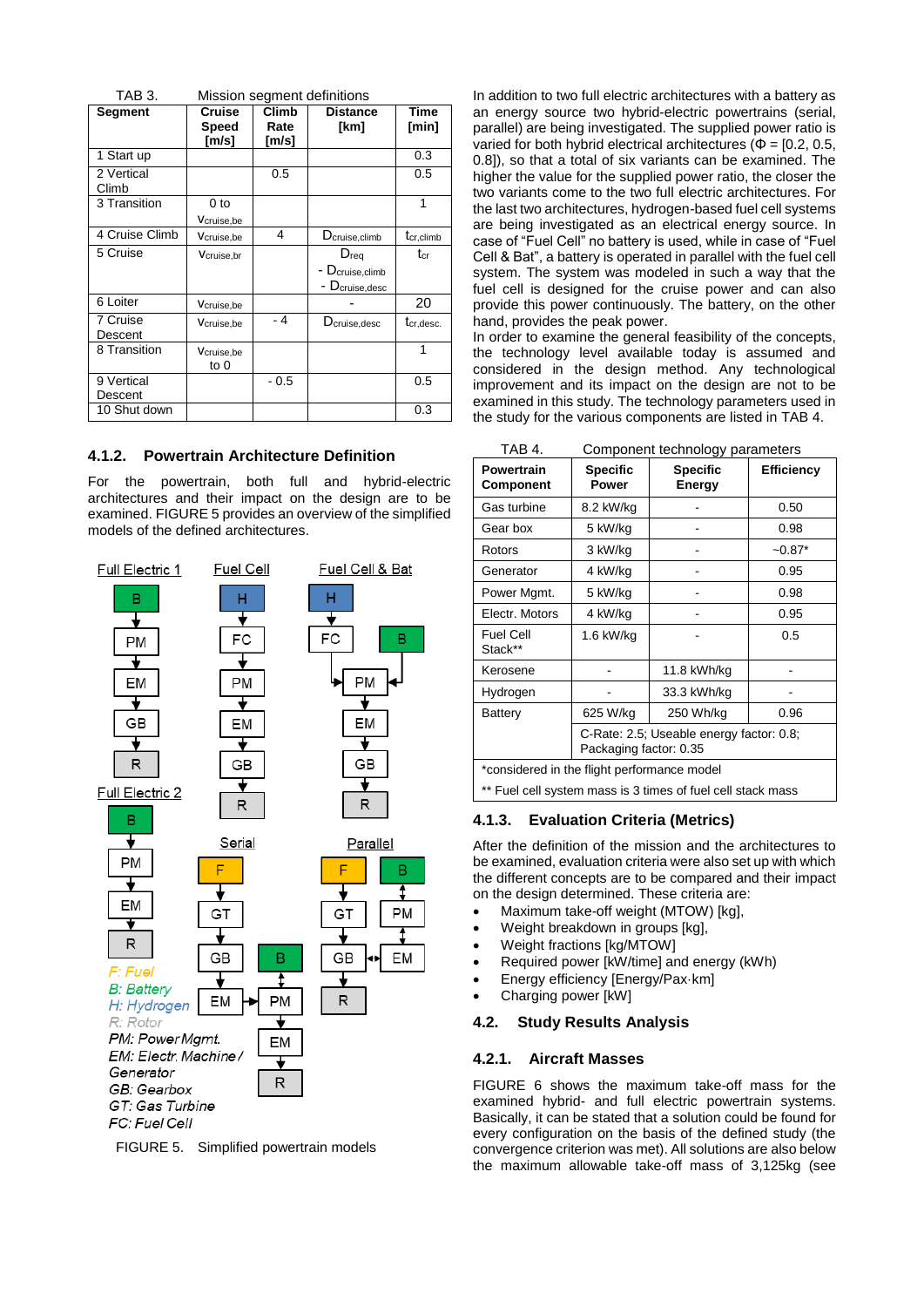section [2.4\)](#page-2-1). The lowest aircraft mass can be found with the two hybrid-electric architectures and a low power ratio Φ. The higher the supplied power ratio, the higher the aircraft weight. The fuel cell system has the highest mass.



<span id="page-8-0"></span>

FIGURE 7 shows the empty mass and payload fractions for the various systems. Although the absolute value of the payload is constant at 360 kg, the relative share decreases as the power ratio increases. The lowest proportion of the payload can also be observed for the fuel cell powertrain system.



<span id="page-8-2"></span>FIGURE 7. Empty mass and payload fraction

In order to be able to better understand the composition of the aircraft empty mass, [FIGURE 8](#page-8-1) shows the mass groups of structure, energy, powertrain, and other systems group of the multirotor and their mass percentage in the total mass. The respective sum corresponds to the empty mass fraction in [FIGURE 7.](#page-8-2)



■ Powertrain Group ■ Systems Group

<span id="page-8-1"></span>FIGURE 8. Mass fractions of the different groups

To determine the group masses, the masses of the individual components were calculated according to the models described in section [3.2.](#page-4-2) The assignment of the components to the groups was carried out as follows

- Structure Group: Fuselage, Landing Gear, Rotors; (the multirotor does not have wings or empennages)
- Powertrain Group: Electrical machines, gearboxes, power management, gas turbine
- Other Systems Group: Flight controls, avionics, furnishings, anti-icing
- Energy Group: Battery, fuel, fuel cell incl. thermal management, hydrogen

[FIGURE 8](#page-8-1) shows clearly, the largest mass fraction variation is in the energy group. The weight fractions of the other groups, on the other hand, vary only slightly. The fraction increases with the higher power ratio, i.e. the more energy is provided from the battery. The full electric systems therefore have the highest mass fractions in the energy group as well as the fuel cell systems.

It is known and documented across the literature that the battery mass can make up a very large proportion of the aircraft empty mass due to its low specific energy. To confirm this, [FIGURE 9](#page-9-0) shows the mass fractions of the battery and the fuel cell system. For the sake of clarity, the mass fractions of kerosene and hydrogen are very low compared to the battery and fuel cell and were neglected. As can be seen, the increasing empty mass and thus the total mass can be assigned to the impact of the battery mass or the fuel cell system.

If you want to achieve a lower aircraft weight MTOW or a higher payload ratio, the design driver is the battery mass (or respectively the fuel cell system).

To reduce this, you have to improve the battery technology, use an alternative hybrid-electric architecture or eventually a fuel cell system together with a battery. An investigation,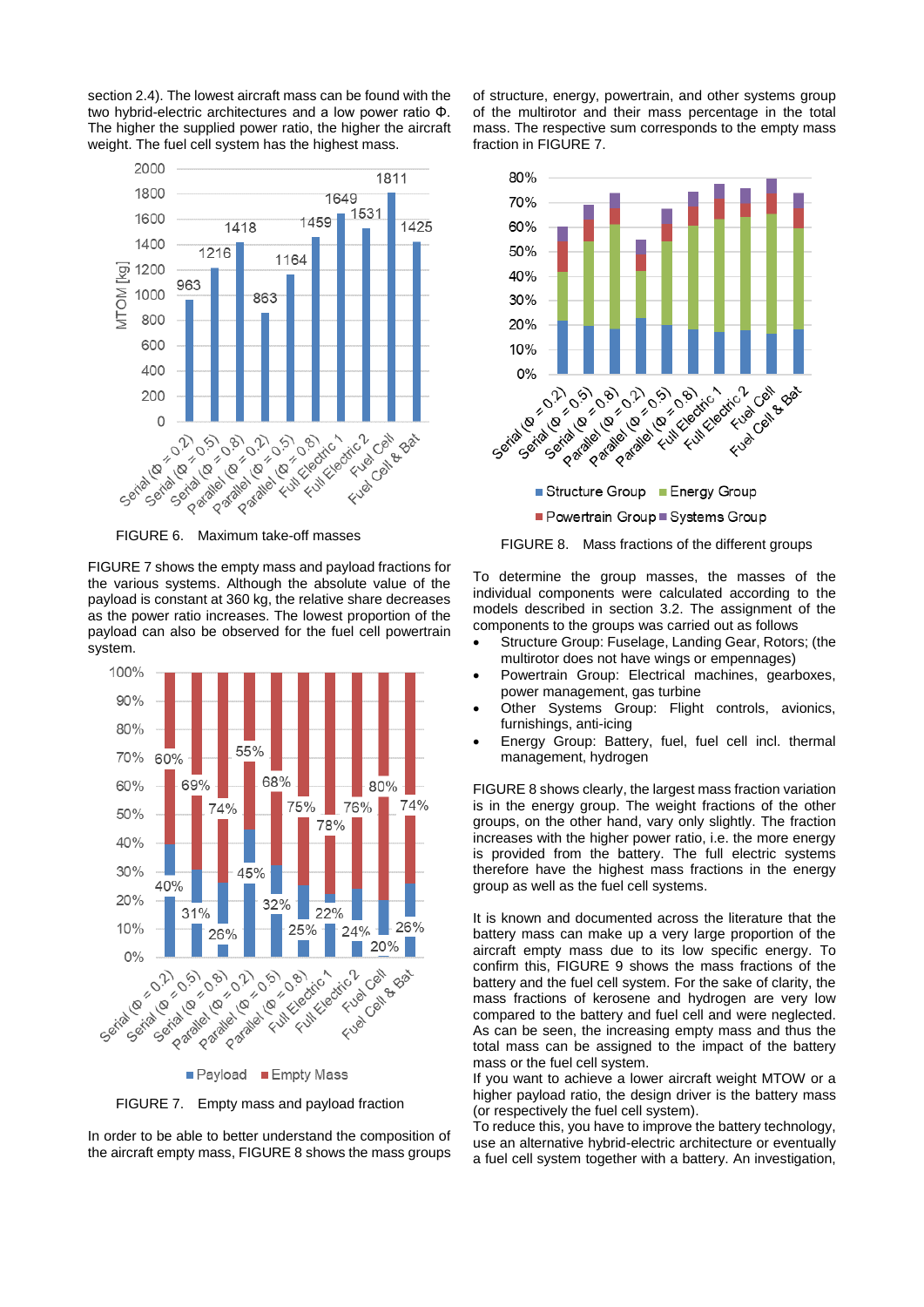which was carried out by the author for a full electric and a serial hybrid-electric architecture, confirms the finding regarding the mass reduction with increasing battery technology level [\[15\].](#page-11-15)



## <span id="page-9-0"></span>**4.2.2. Required Power and Energy Efficiency**

The different multirotor configurations were analyzed with regard to their power and energy requirements as well as their energy efficiency. For the sake of simplicity, only a few selected powertrain architectures are shown in the figures below. However, the results can be transferred to the other variants. Based on the initial flight mass (MTOM) and the design reference mission the required power can be calculated for each flight segment. The resulting net power over the flight time is shown in [FIGURE 10.](#page-9-1) The higher the MTOM, the higher the net power. This means that the full electric with battery or the fuel cell system architecture have the highest net power.<br>250



<span id="page-9-1"></span>In order to calculate the required gross power from the energy sources, one must determine the total powertrain

efficiency with the efficiency of the various powertrain components (see [TAB 4\)](#page-7-2). In the case of hybrid-electric architectures, the supplied power ratio Φ was also used. In the case of the "Fuel Cell& Bat" architecture, the efficiency was determined for each flight phase, as the ratio of power to total power (of both energy sources) and thus the efficiency changes. The required gross power, which was determined on the basis of net power and overall powertrain efficiency, is shown in [FIGURE 11.](#page-9-2) The higher the efficiency, the lower the gross power. The full electric architecture therefore has the lowest gross power, although this is one of the heaviest architectures. The fuel cell system architectures require much gross power compared to the other architectures.



<span id="page-9-2"></span>FIGURE 11. Required gross power

To calculate the consumed energy, the duration of each flight phase had to be calculated. This duration depends on the weight-dependent cruise speeds (see equations [\(11\),](#page-5-2) [\(12\)\)](#page-5-3) and other specifications from [TAB 3](#page-7-1) and the mission profile [\(FIGURE 4\)](#page-6-1). With the gross power and duration, the energy requirement of each flight phase and thus the total energy consumption for the entire mission could be determined. With the help of the number of passengers and kilometers traveled, the energy efficiency in the metric [Wh / PAX \* km] was calculated. This energy efficiency is shown in [FIGURE 12](#page-10-0) for the different architectures. Accordingly, the full electric architectures are the most efficient, while the architectures with fuel cell systems are the most inefficient.

If you want to design an overall energy-efficient system, the proportion of the battery should be selected to be relatively high, i.e. either a hybrid-electric architecture with a high supplied power ratio Φ or full electric. There is still a need for research into how the architectures with fuel cell systems can be designed much more efficiently and how the technology should improve accordingly.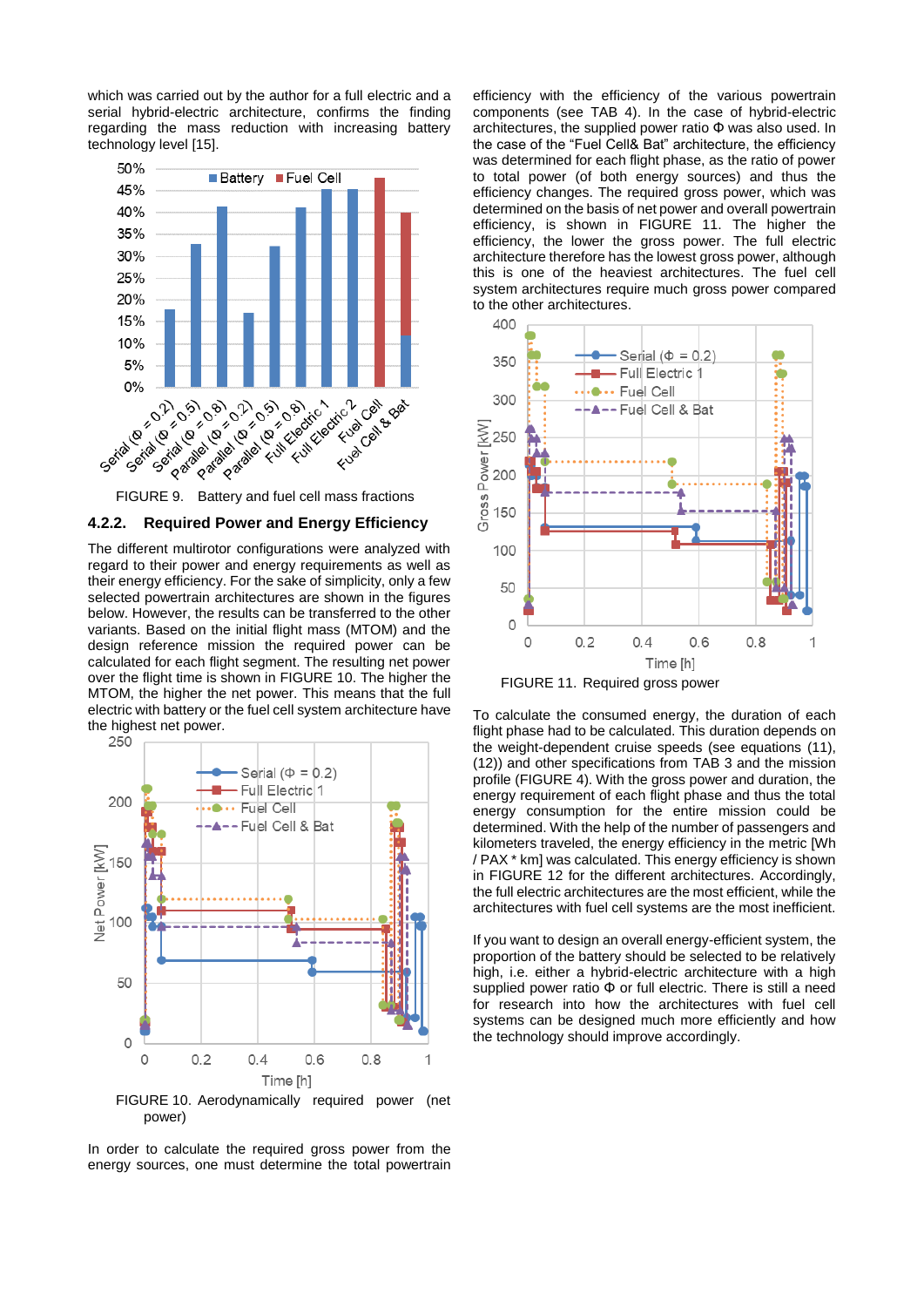

#### <span id="page-10-0"></span>**4.2.3. Charging Power**

In addition to the energy consumption, charging or refueling also plays an important role in assessing the feasibility of the multirotor configurations. In the following, the power of the battery charging station is determined for a given charging time. The charging time is important for the later operating concept of the multirotor at vertiports and the entire fleet. Refueling with kerosene or hydrogen is not considered in this work.

Based on the determined battery mass for each design, as well as the specific power of 250 Wh/kg and the usable energy factor of 80%, the battery energy amount is calculated. It is assumed that the calculated, usable battery energy also represents the maximum available battery capacity. In the case of batteries, the discharge current is often given via the C-rate. The C-rate relates the discharge current to the maximum capacity of the battery. Assuming a C-rate of 3, which means a charging time of 20 min for the determined maximum battery capacity, the power for the battery charging station can be calculated. The calculated charging capacities for the different variants are shown in [FIGURE 13.](#page-10-1)

According to the current state of the art, there are already existing ultra-fast charging stations for electric-powered, ground-based vehicles between 150 kW and 350 kW. Assuming that corresponding charging stations can also be used in the area of UAM vehicles, the basic feasibility of recharging can be determined for nearly all architectures except the full-electric powertrains. The higher the fraction of electrical energy, the higher the required charging power of the station.

However, if you want to achieve faster charging times, this also results in a higher C-rate for the battery. According to the state of the art, batteries can be charged or discharged at a higher C-rate. However, the thermal load also increases, which can lead to thermal runaway with the dangers described in section [2.3](#page-2-0) as well as a reduced service life. In addition, if the C-rate doubled, the charging

power would also double, i.e. the current availability of such charging stations is not yet guaranteed.



<span id="page-10-1"></span>and charging time of 20 min

#### **4.3. Final Evaluation**

On the basis of the defined study, different powertrain systems were examined in more detail based on a simple, generic and sizeable multirotor configuration. The aim of the study was to get deeper knowledge and, if possible, to identify suitable and feasible concepts for a propulsion architecture. The results show that all configurations are feasible. The mission requirements were met, the maximum take-off mass was clearly under the allowable mass and the possibility of recharging was successfully investigated.

It could be mathematically proven that the battery and respectively the fuel cell system are important design drivers of the aircraft mass. If you want to achieve a lower overall mass or a higher ratio of payload to total mass, an optimal architecture must be found here. It was also found that the overall efficiency of the powertrain system and its operation (e.g. via power control parameters) is the influencing factor for the energy efficiency of the vehicle. Here, the "simple" full electric powertrain systems have a clear advantage over the hybrid-electric and systems with fuel cells, which have to be examined in more detail. Fuel cell systems should be more suitable for longer distances. In the future it is therefore necessary to investigate the dependency of sensible powertrain architecture from the TLARs (e.g. design reference mission), especially with respect to fuel cells. For further research, a full electric architecture as well as an architecture with fuel cell and batterie will be more investigated.

The design methodology developed and used is based on relatively simple models and assumptions. The results should in view of specific values therefore be used with a certain amount of caution. Nevertheless, the qualitative and quantitative results can be confirmed with the help of the findings from the literature as well as in the order of magnitude (e.g. masses, power).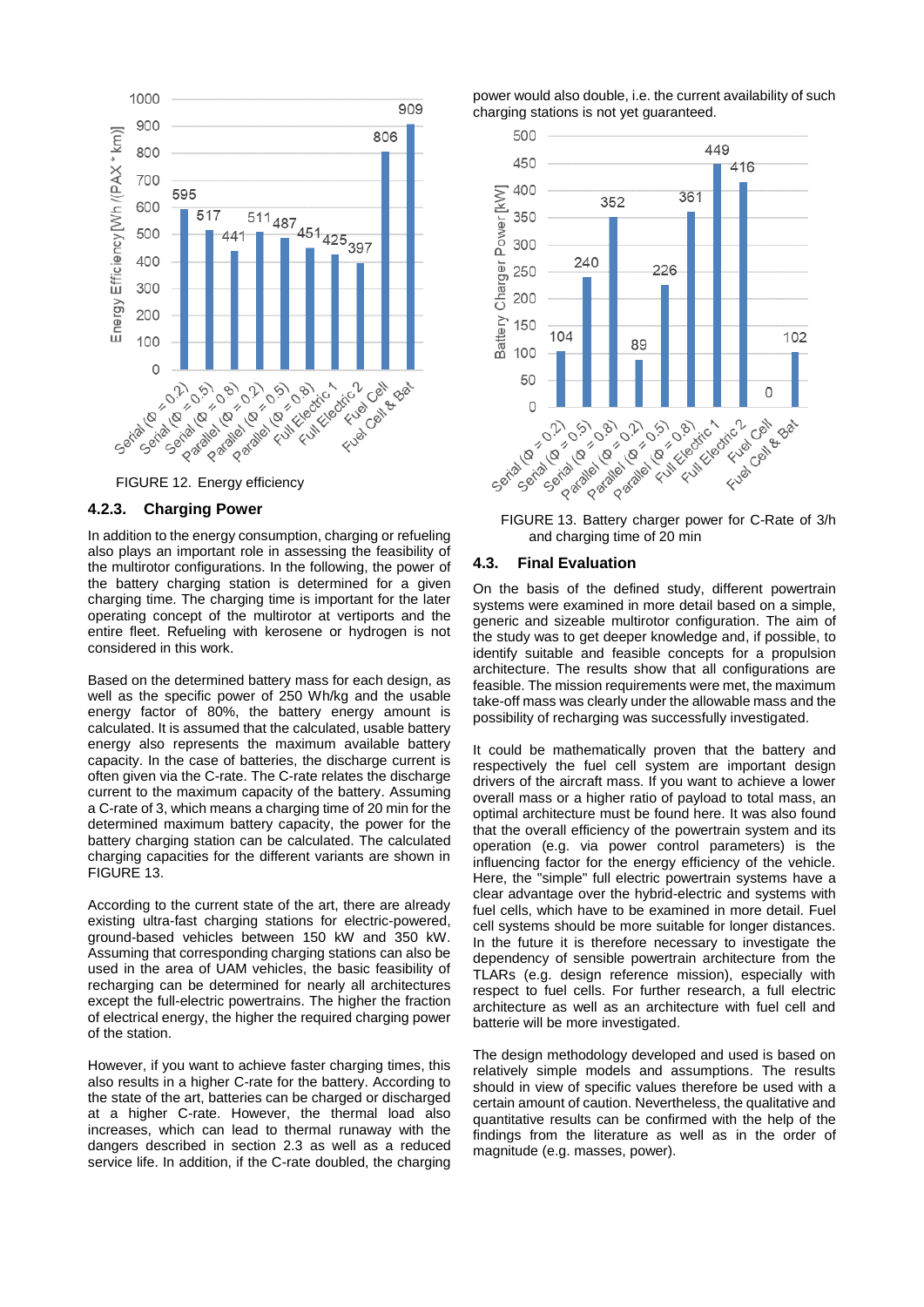## <span id="page-11-1"></span>**5. SUMMARY AND OUTLOOK**

At the German Aerospace Center (DLR) research is being carried out in the field of Urban Air Mobility (UAM). In the internal project HorizonUAM one of the goals is the development of a system concept for an air taxi. To this end, the Safety-critical Systems and Systems Engineering department at the DLR Institute of Flight Systems conducts research in the field of safe and certifiable onboard systems.

The aim of this article is to give an overview of the previous results and findings. For this purpose, the system and safety-related challenges in the design of the onboard systems were described in chapter [2.](#page-1-0) A special focus was set on electric powertrain systems. In chapter [3](#page-3-0) a conceptual design methodology was described, which makes it possible to examine full, turbo- and hybrid-electric powertrain systems in the context of the multirotor design. This methodology was used in chapter [4](#page-6-0) to investigate the influence of different powertrain architectures on the multirotor design.

It was found that the battery and the fuel cell system have an important impact on the aircraft mass. Improved battery technology results in a reduction in mass [\[15\],](#page-11-15) but this technology must also be available in near future and be inexpensively. Alternatively, hybrid electrical architectures can be used as bridge technology or powertrains with fuel cell systems. However, these in turn have the disadvantage of poorer energy efficiency compared to full electric powertrains. In principle, however, it can be stated that under the defined boundaries and design requirements, the investigated systems can be implemented in principle.

The design methodology described above will be further developed in future work. The application of this methodology will be mainly in the area of varying the requirements, mission and technology parameters in order to identify further design drivers and limitations. Furthermore, the methodology has already been integrated into a higher-level system of systems simulation in order to show the influence of the onboard systems on the design and operation of an UAM system [\[15\].](#page-11-15) 

For further research, a full electric architecture as well as an architecture with fuel cells and batteries will be investigated. Research will be carried out with regard to the safety-critical design as well as thermal management of these powertrain systems, safety and reliability analyzes, certification aspects and the overall modeling of the onboard systems.

## **6. ACKNOWLEDGMENTS**

The research activities are funded with internal project funds as part of the DLR project HorizonUAM.

## **7. REFERENCES**

- <span id="page-11-0"></span>[1] B. Schuchardt. "HorizonUAM-Urban Air Mobility Research at the DLR German Aerospace Center". In: e-Flight Forum China 2020.
- <span id="page-11-2"></span>[2] O. Bertram et al. "Stand der Technik und Forschung zu Bordsystemen von Lufttaxis". DLR internal report, DLR-IB-FT-BS-2021-93. 2021
- <span id="page-11-3"></span>[3] M. Hirschberg. "The Electric VTOL Revolution", 2019.
- <span id="page-11-4"></span>[4] W. Johnson et. al. "Concept Vehicles for VTOL Air Taxi Operations", 2018.
- <span id="page-11-5"></span>[5] B. A. Hamilton. "UAM Market Study - Technical Out Brief", 2018.
- <span id="page-11-6"></span>[6] B. Brelje et al. "Electric, Hybrid, and Turboelectric Fixed-wing Aircraft: A Review of Concepts, Models, and Design Approaches". Progress in Aerospace Sciences. 2019, vol 104, p. 1–19.
- <span id="page-11-7"></span>[7] R. de Vries et al. "Preliminary Sizing Method for Hybrid-electric Distributed-propulsion Aircraft". Journal of Aircraft, 2019, 56. Jg., Nr. 6, S. 2172-2188.
- <span id="page-11-8"></span>[8] P. Kurzweil. "Brennstoffzellentechnik", Springer-Verlag, Fachmedien Wiesbaden, 2013.
- <span id="page-11-9"></span>[9] EASA. "Special Condition for VTOL Aircraft". 2019.
- <span id="page-11-10"></span>[10] EASA. "Proposed Means of Compliance with the
- <span id="page-11-11"></span>Special Condition VTOL". 2020.<br>G. J. Leishman. "Principles [11] G. J. Leishman. "Principles of Helicopter Aerodynamics". Cambridge University Press, 2006.
- <span id="page-11-12"></span>[12] F. Barra et al. "A Methodology for Multirotor Aircraft Power Budget Analysis". Aircraft Engineering and Aerospace Technology. 2020.
- <span id="page-11-13"></span>[13] J. M. Vegh et al. "Current Capabilities and Challenges of NDARC and SUAVE for eVTOL Aircraft Design and Analysis". In: 2019 AIAA/IEEE Electric Aircraft Technologies Symposium (EATS). IEEE, 2019. S. 1- 19.
- <span id="page-11-14"></span>[14] A. R. Kadhiresan et al. "Conceptual Design and Mission Analysis for eVTOL Urban Air Mobility Flight Vehicle Configurations". In: AIAA Aviation 2019 Forum. 2019. S. 2873.
- <span id="page-11-15"></span>[15] P. Prakasha et al. "System of Systems Simulation driven Urban Air Mobility Vehicle Design and Fleet Assessment". AIAA Aviation Forum, AIAA-2021-3200, 2021.